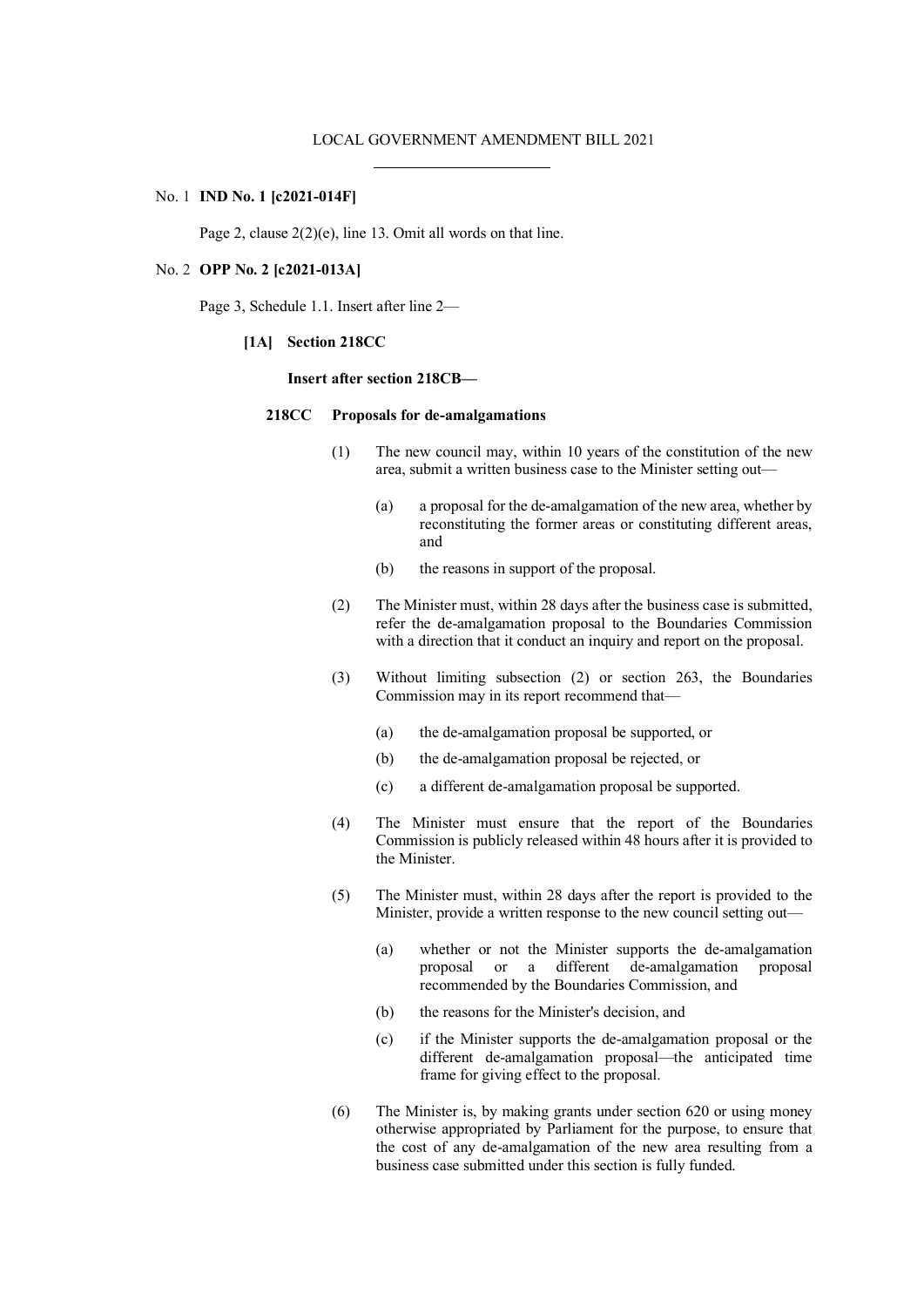- (7) This section extends to new areas constituted before the commencement of this section.
- (8) In this section—

*new area* means the area constituted by the amalgamation of areas *(former areas)* by the relevant proclamation.

*new council* means the council of a new area constituted by section 219.

*relevant proclamation* means the proclamation made pursuant to Chapter 9, Part 1 that amalgamates former areas into the new area and constitutes the new council.

#### No. 3 **GRN No. 2 [c2021-012C]**

Page 4, Schedule 1.1. Insert after line 32—

# **[3A] Section 505 Application of Part**

Insert after section  $505(a)(vi)$ —

(vii) fire and emergency service levies payable under the *Fire and Emergency Services Levy Act 2017*, and

# No. 4 **GRN No. 2 [c2021-035A]**

Page 8, Schedule 1.1[19], lines 16 and 17. Omit ", but only if the owner of the land is not receiving regular State financial assistance in relation to the agreement". Insert instead "unless it is a kind of conservation agreement excluded by the regulations".

# No. 5 **GRN No. 3 [c2021-035A]**

Page 10, Schedule 1.1[24], proposed section 556(3), lines 2–4. Omit ", but only if the owner of the land is not receiving regular State financial assistance in relation to the agreement". Insert instead "unless it is a kind of conservation agreement excluded by the regulations".

# No. 6 **OPP No. 5 [c2021-013A]**

Page 11, Schedule 1.1[30], lines 19 and 20. Omit all words on those lines.

#### No. 7 **OPP No. 6 [c2021-013A]**

Page 12, Schedule 1.1[31], proposed clause 127(2)(b), line 11. Omit "4 years". Insert instead "8 years".

### No. 8 **OPP No. 7 [c2021-013A]**

Page 13, Schedule 1.1[31], proposed clause 129(5)(a), line 12. Omit "4 years". Insert instead "8 years".

# No. 9 **OPP No. 8 [c2021-013A]**

Page 14, Schedule 1.1[31], proposed clause 133, lines 5–10. Omit all words on those lines.

#### No. 10**OPP No. 9 [c2021-013A]**

Page 14, Schedule 1.1[31], proposed Part 41. Insert after line 10—

**Division 5 Statutory review**

#### **134 Minister to review amendments**